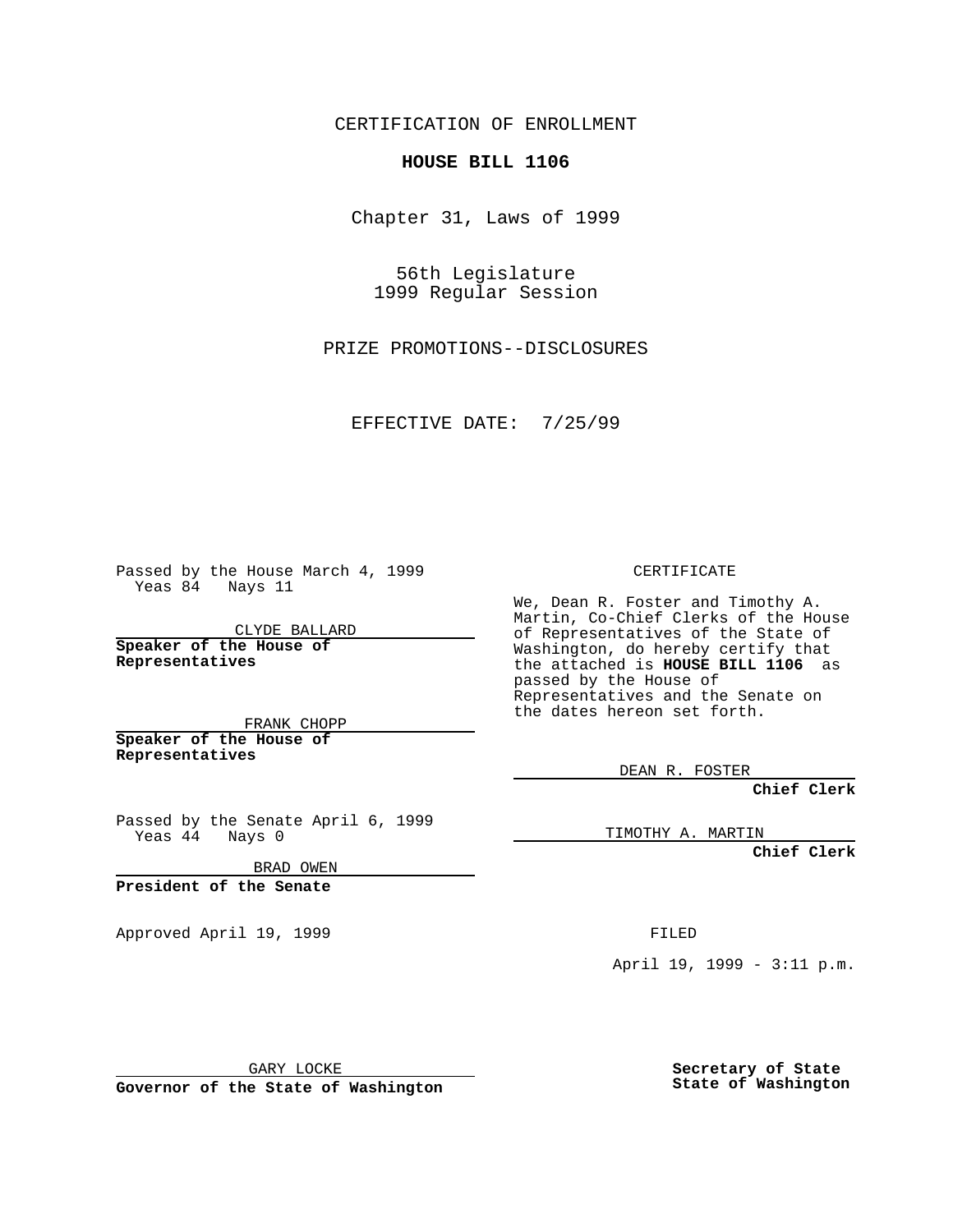## **HOUSE BILL 1106** \_\_\_\_\_\_\_\_\_\_\_\_\_\_\_\_\_\_\_\_\_\_\_\_\_\_\_\_\_\_\_\_\_\_\_\_\_\_\_\_\_\_\_\_\_\_\_

\_\_\_\_\_\_\_\_\_\_\_\_\_\_\_\_\_\_\_\_\_\_\_\_\_\_\_\_\_\_\_\_\_\_\_\_\_\_\_\_\_\_\_\_\_\_\_

Passed Legislature - 1999 Regular Session

**State of Washington 56th Legislature 1999 Regular Session By** Representatives Van Luven, Conway, Wood, Clements, Lisk and Esser Read first time 01/14/1999. Referred to Committee on Commerce & Labor.

 AN ACT Relating to disclosures made for prize promotions; and amending RCW 19.170.030.

BE IT ENACTED BY THE LEGISLATURE OF THE STATE OF WASHINGTON:

 **Sec. 1.** RCW 19.170.030 and 1991 c 227 s 3 are each amended to read as follows:

 (1) The offer must identify the name and address of the promoter and the sponsor of the promotion.

 (2) The offer must state the verifiable retail value of each prize offered in it.

 (3)(a) If an element of chance is involved, each offer must state the odds the participant has of being awarded each prize. The odds must be expressed in Arabic numerals, in ratio form, based on the total number of prizes to be awarded and the total number of offers distributed.

 (b) If the promotion identified in the offer is part of a collective promotion with more than one participating sponsor, that fact must be clearly and conspicuously disclosed.

 (c) The odds must be stated in a manner that will not deceive or mislead a person about that person's chance of being awarded a prize.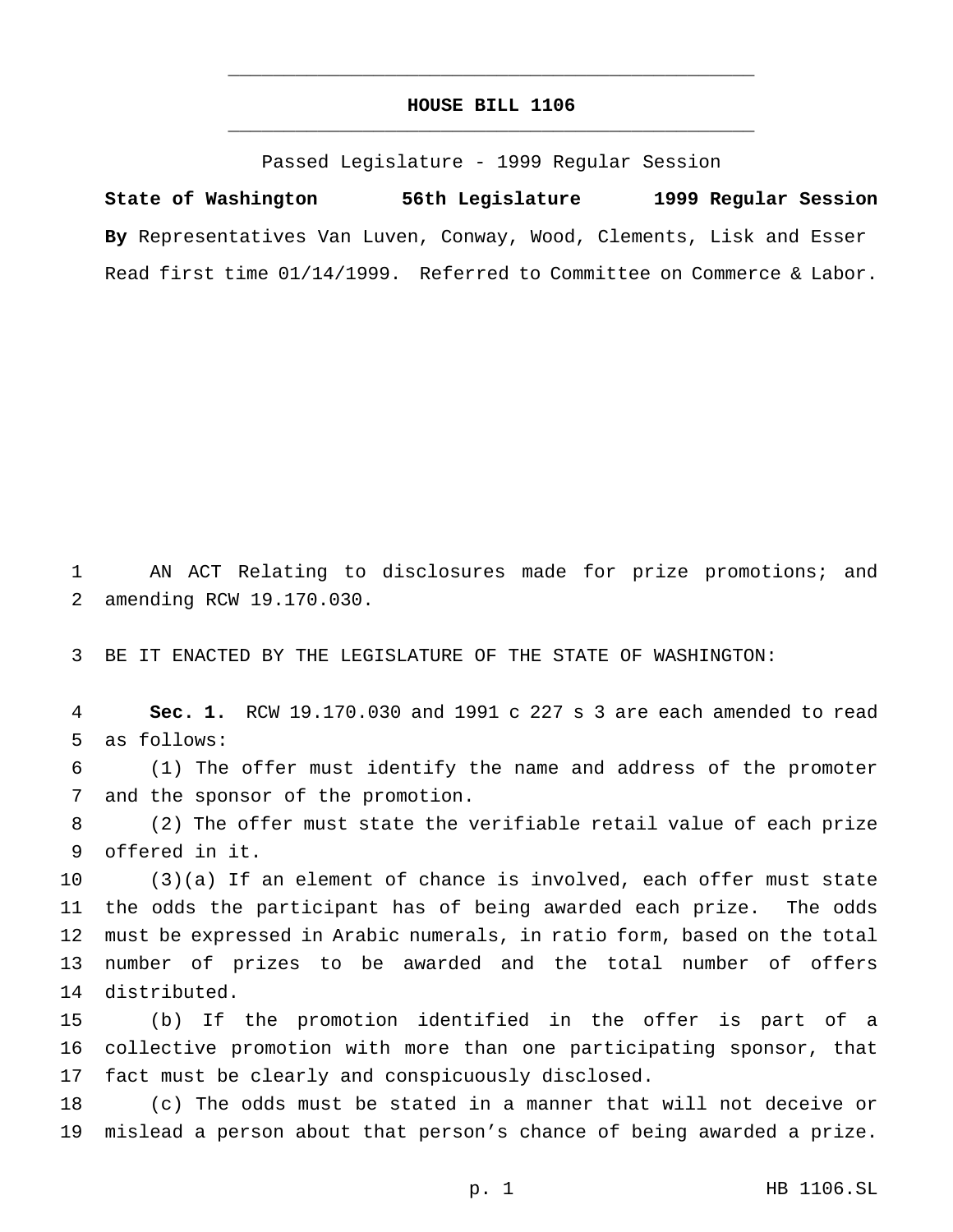(4) The verifiable retail value and odds for each prize must be stated in immediate proximity on the same page with the first listing of each prize in type at least as large as the typeface used in the standard text of the offer.

 (5) If a person is required or invited to view, hear, or attend a sales presentation in order to claim a prize that has been awarded, may have been awarded, or will be awarded, the requirement or invitation must be conspicuously disclosed under subsection (7) of this section to 9 the person in the offer in bold-face type at least as large as the 10 typeface used in the standard text of the offer ((on the first page of  $the$  offer)).

 (6) No item in an offer may be denominated a prize, gift, award, premium, or similar term that implies the item is free if, in order to receive the item or use the item for its intended purpose the intended recipient is required to spend any sum of money, including but not limited to shipping fees, deposits, handling fees, payment for one item in order to receive another at no charge, or the purchase of another item or the expenditure of funds in order to make meaningful use of the item awarded in the promotion. The payment of any applicable state or federal taxes by a recipient directly to a government entity is not a violation of this section.

 (7) If the receipt of the prize is contingent upon certain restrictions or qualifications that the recipient must meet, or if the use or availability of the prize is restricted or qualified in any way, including, but not limited to restrictions on travel dates, travel times, classes of travel, airlines, accommodations, travel agents, or tour operators, the restrictions or qualifications must be disclosed on the offer in immediate proximity on the same page with the first listing of the prize in type at least as large as the typeface used in the standard text of the offer or, in place thereof, the following statement printed in direct proximity to the prize or prizes awarded in type at least as large as the typeface used in the standard text of the offer:

34 (("Major restrictions may apply to the use, availability, or 35 receipt of the prize(s) awarded.")) "Details and qualifications for participation in this promotion may apply."

 This statement must be followed by a disclosure, in the same size type as the statement, indicating where in the offer the restrictions